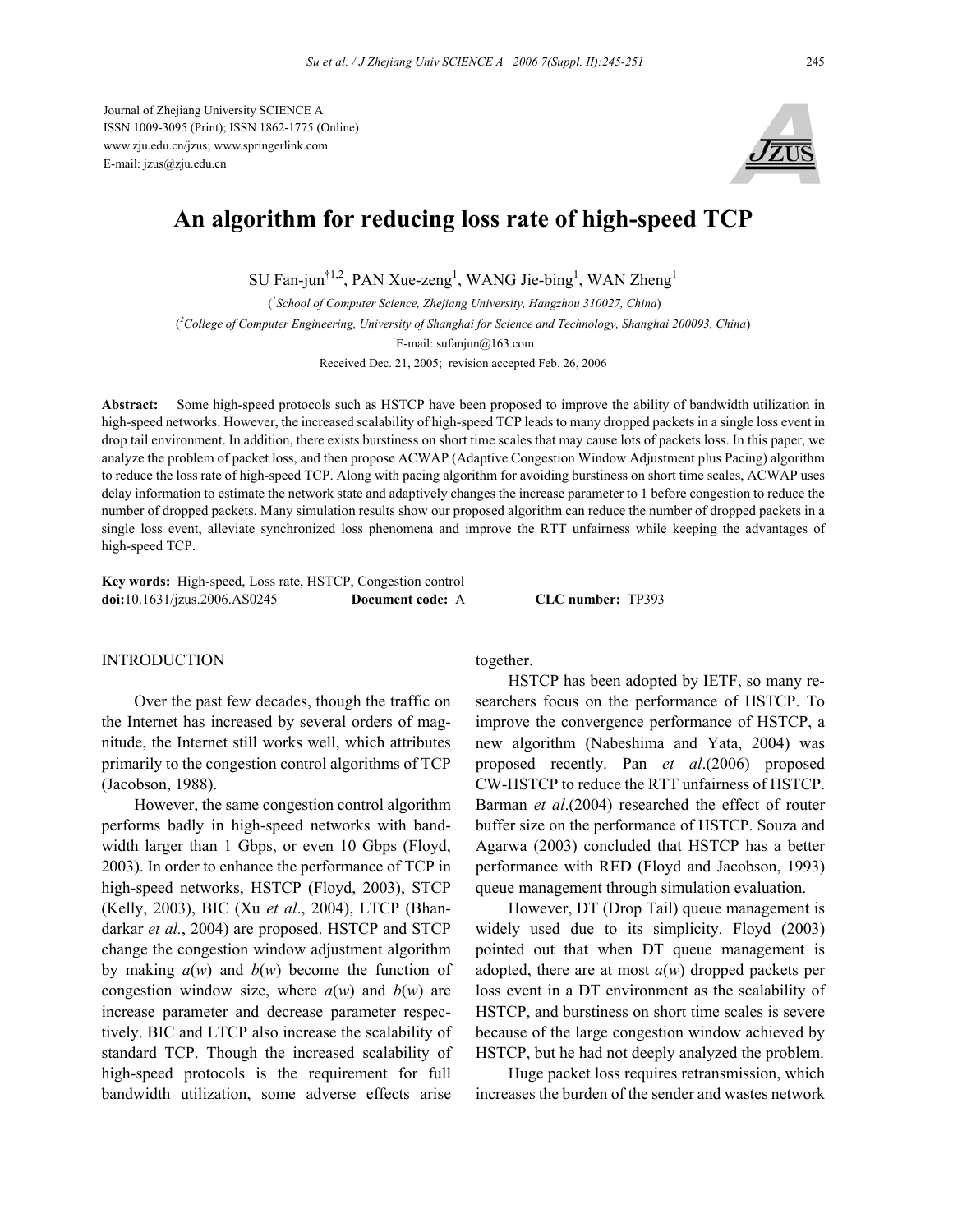resource. Consequently, we present an algorithm to reduce the loss rate of HSTCP. Our experiments showed that the number of dropped packets in one loss event is related to *a*(*w*) and that packets are not dropped successively to result in severe synchronized loss. On the basis of a deep analysis, we propose ACWAP (Adaptive Congestion Window Adjustment plus Pacing). The basic idea is that the sender adaptively changes *a*(*w*) to 1 before congestion according to the variation of RTT, which is a reflection of network state (Brakmo and Peterson, 1995; Kuzmanovic and Knightly, 2003). To avoid burstiness, we also adopt pacing algorithm. ACWAP-HSTCP is the combination of HSTCP and ACWAP algorithm. We did some simulations using ns2 to evaluate the performance of ACWAP-HSTCP. Simulation results showed that ACWAP can reduce the number of dropped packets, alleviate synchronized loss and RTT unfairness. Particularly, ACWAP-HSTCP can coexist with HSTCP fairly and can be deployed gradually in Internet. Briefly speaking, our algorithm is scalable. In addition to HSTCP, ACWAP algorithm can be combined with some other algorithms, such as STCP, LTCP.

SLIDING WINDOW MECHANISM AND CON-GESTION CONTROL MECHANISM OF TCP AND HSTCP

## **Sliding window mechanism**

TCP uses sliding window mechanism and end-to-end acknowledgments to provide reliable data transfer across a network (Stevens, 1994). Fig.1 shows the TCP window management mechanism. The window size (*W*) is determined as the minimum of receiver's advertised buffer space and the congestion window size of sender. The sender allows up to *W* outstanding or unacknowledged packets at a time.



**Fig.1 TCP window management**

This results in a "usable window" size equal to *W* minus the number of outstanding packets. After receiving a new ACK packet, the window will slide to right.

#### **Congestion control mechanism**

Congestion control mechanism of TCP and HSTCP consists of slow start, congestion avoidance, fast recovery and so on. In congestion avoidance phase, TCP and HSTCP use the following algorithm to adjust congestion window:

A new ACK: 
$$
w \leftarrow w + a(w)/w
$$
, (1)  
Consestion:  $w \leftarrow w - b(w) \times w$ , (2)

where *w* denotes congestion window size (cwnd), *a*(*w*) and  $b(w)$  are additive increase and multiplicative decrease parameters respectively. For standard TCP,  $a(w)=1$ ,  $b(w)=0.5$ . For HSTCP,  $a(w)$  and  $b(w)$  become the function of *w*. As *w* increases, *a*(*w*) will increases, while  $b(w)$  decreases. For example, when *w*=118, *a*(*w*)=2, and *b*(*w*)=0.44. When *w*=347,  $a(w)=4$ , and  $b(w)=0.38$ . Floyd (2003) gives a detailed introduction of HSTCP.

# PACKET LOSS ANALYSIS

In this section, we analyze the packet loss problem of HSTCP with drop tail queue management using simulation. We adopted ns2 simulator (version 2.26). Simulation topology and configuration are the same as those in (Pan *et al*., 2006).

## **Simulation results**

Let the bandwidth of the bottleneck link be 1 Gbps and run three HSTCP flows (*H*1, *H*2, *H*3) with different RTT. Fig.2 shows the congestion window evolution and results of a detailed analysis are listed in Table 1, through which we conclude as follows:

(1) The number of dropped packets has relation to *a*(*w*).

(2) There is severe synchronized loss between HSTCP flows, which means that multiple competing flows simultaneously encounter loss events. Xu *et al*.(2004) pointed out that synchronized loss and the character of HSTCP were the causative reasons for the severe RTT unfairness. Compared with HSTCP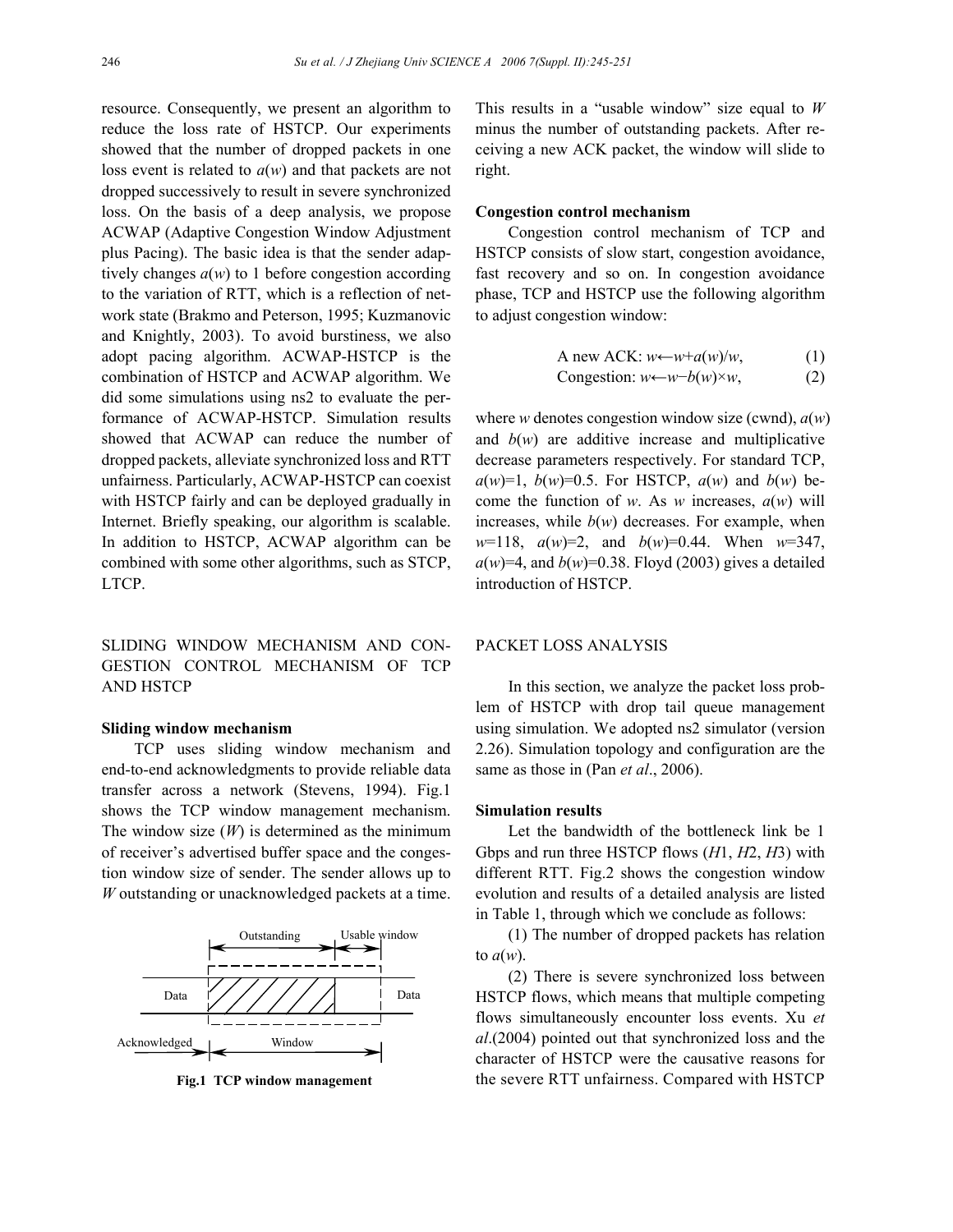**Table 1 Simulation results of HSTCP during 50~400 s** 

| Flow | $RTT$ (ms) | Bandwidth<br>utilization $(\% )$ | Congestion<br>numbers | Dropped packets number<br>in one congestion event | Cwnd size when<br>congestion | a(w)      |
|------|------------|----------------------------------|-----------------------|---------------------------------------------------|------------------------------|-----------|
| H1   | 60         | 78.34                            | 83                    | 31.61                                             | $6653 - 7219$                | $23 - 25$ |
| H2   | 120        | 7.96                             | 62                    | 11.59                                             | $1007 - 1946$                | $8 - 12$  |
| H3   | 180        | 0.93                             | 56                    | 3.78                                              | $119 - 293$                  | $2 - 4$   |
| R1   | 120        | l 71                             | 20                    | 2.25                                              | $112 - 443$                  |           |



**Fig.2 The congestion window evolution of HSTCP under DT router** 

flows, standard TCP flow (denoted as *R*1) enconters less congestion.

## **Analysis of packet loss problem**

A simple simulation is carried out for deep analysis to gain understanding of packet loss details. One HSTCP connection is established without background traffics, and the bottleneck bandwidth was set to 500 Mbps. Some simulation results are presented in Fig.3, where  $W_c$  denotes the congestion window size when congestion occurs. From Fig.3a, we can find that  $W_c$ =8400. Our simulation results showed in one congestion event 26 packets equaling the value of  $a(W_c)$  dropped. Moreover, we find that packets are not dropped successively with the sequence gap of dropped packets being about 323. For example, given that the sequence number of one dropped packet is *i*, the sequence number of the next dropped packet is about (*i*+323).

If  $w_i$  and  $RTT_i$  denote the congestion window size and RTT of flow *i* respectively, throughput of flow *i* equals  $w_i/RTT_i$ . When throughput reaches 500 Mbps (Fig.3b), the queue length of the router will increase too (Fig.3c), resulting in the increase of RTT as shown in Fig.3d, where narrow solid line denotes instantaneous RTT, and bold solid line denotes

smoothed RTT (the saw-toothed shape is caused by coarse timer granularity). When the router queue buffer overflows and if the sender increases its throughput further, the router will drop some packets. Once one packet is dropped, the sender can detects packet loss after one RTT through 3 duplicated ACK packets (Stevens, 1994). In interval of one RTT, the congestion window will increase by *a*(*w*), which will all be dropped, so the number of dropped packets in one congestion event is *a*(*w*).

Next, we explain why the packets are not dropped successively. The sending process deduced from Fig.3 is shown in Fig.4. We mentioned in Section 2 that HSTCP is based on sliding window mechanism (as shown in Fig.1). If receiver's buffer has no limit, the sender will send all the packets allowed back-to-back, and the usable window will become 0. Once a new ACK packet is received, the sender acknowledges one data packet and updates the congestion window according to Eq.(1), together with the window sliding rightward one packet. The usable window will become 1 again, leading to one packet being sent. Therefore, the interval of two data packets (denoted as *t* in Fig.4) is affected by the bottleneck link bandwidth, which is called ACK-clock mechanism (Jacobson, 1988). As shown in Fig.4, once a new ACK packet is received and the calculated increases of congestion window reach 1, the usable window will become 2 that allow 2 packets such as packet *a* and packet *b* to be sent back-to-back. If the router overflows, packet *b* will be dropped since it is a bursty packet. According to Eq.(1), the congestion window increment is *a*(*w*)/*w* for a new ACK packet, so *w*/*a*(*w*) ACK packets are required to let the increment reach 1 (as shown in Fig.4), which means such burstiness occurs in every *w*/*a*(*w*) data packets. In our simulation, when congestion occurs,  $W_c$ =8400, and  $a(W_c)=26$ , so the interval of dropped packets' sequence number is about 323.

The un-successive packets loss leads to severe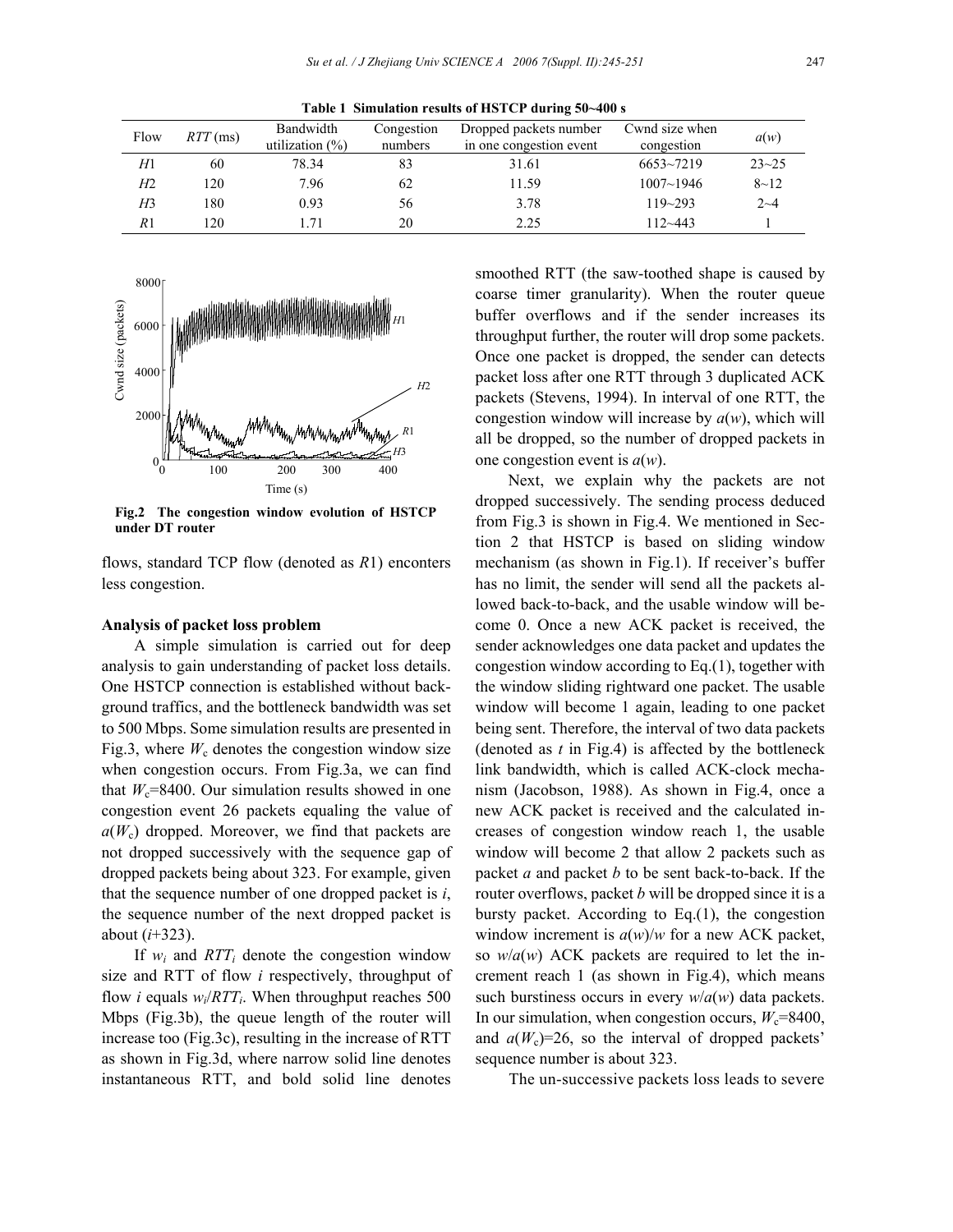

**Fig.3 Simulation results of single HSTCP flow. (a) Congestion window evolution versus time; (b) Throughput versus time; (c) Queue length in DT router versus time; (d)** *RTT* **versus time**



**Fig.4 The microcosmic sending process**

synchronized loss. An interval of RTT is needed for the sender to detect a congestion event. For standard TCP, after detecting congestion, a short RTT flow decreases its throughput, so it is possible for a long RTT flow to avoid packet loss. For HSTCP flows, there are  $a(w)$  [ $a(w) \ge 1$ ] dropped packets per RTT and packets are not dropped successively, which increases the possibility of synchronized packet loss. For example, in Table 1, for flow *H*2, *RTT*=120 ms. When congestion occurs, there are about 10 dropped packets, which means the interval of two dropped packets is at most 12 ms that is smaller than the RTT of flow *H*1, so severe synchronized loss occurs.

In an actual network, the situation is more complex. Congestion, reordering on the reverse path, or idling of the connection are common occurrences. On the other hand, in high-speed networks, a very large congestion window, such as a congestion window of 83000, can be achieved by HSTCP flows. Therefore, an ACK packet may acknowledge hundreds or thousands of packets, which leads to a large burst on short time scales. This is the reason why the number of loss packets of *H*1 in Fig.2 is larger than *a*(*w*).

In short, the increased scalability of high-speed TCP and burstiness on short time scales are the causative reason of the large number of dropped packets.

# ACWAP ALGORITHM AND ACWAP-HSTCP

In this section, based on the above analysis, we propose ACWAP algorithm and ACWAP-HSTCP which is the application of ACWAP to HSTCP.

The main idea of ACWAP is that the sender adaptively changes the value of  $a(w)$  to 1 before congestion. The variation of RTT reflects the network state (Brakmo and Peterson, 1995; Kuzmanovic and Knightly, 2003), which can be used to predict congestion. In our algorithm, we use an exponentially smoothed high accuracy RTT estimate that is supported by standard TCP (Stevens, 1994).

Let  $R_C$  denote current *RTT* value, *RTT*<sub>min</sub> denote the minimum of *RTT* and *RTT*<sub>max</sub> denote the maximum of *RTT*, then  $RTT_{min}$  is determined by propagation delay, so  $(R_C-RTT_{min})$  is caused by router queue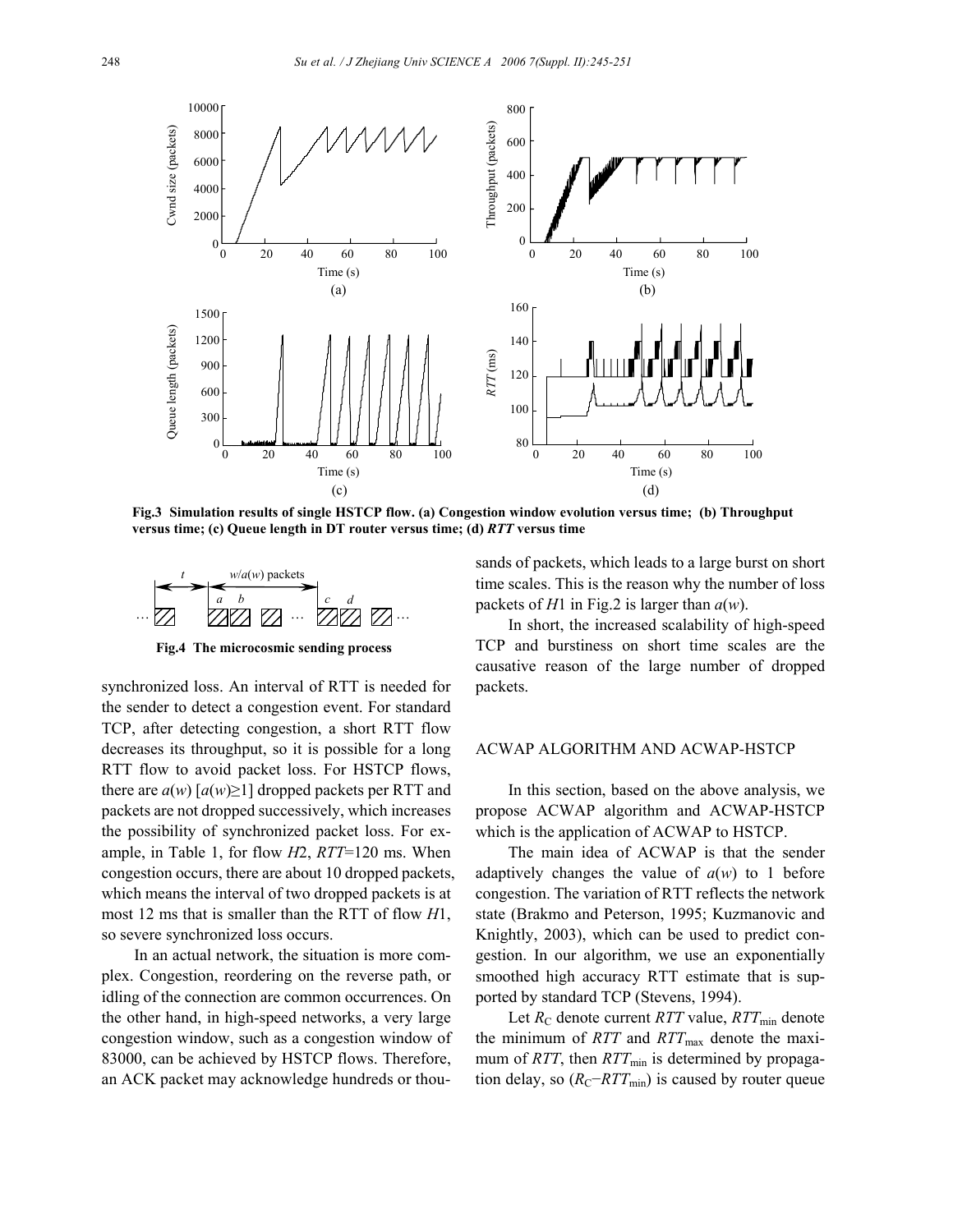increase and (*RTT*<sub>max</sub>−*RTT*<sub>min</sub>) is the biggest increased delay. We use the following equation to predict congestion:

$$
R_{\rm C} \geq RTT_{\rm min} + \beta \times (RTT_{\rm max} - RTT_{\rm min}),\tag{3}
$$

where *β* is congestion factor. If Eq.(3) is satisfied, *a*(*w*) is set to 1.

To avoid large burstiness on short time scales, we also adopt pacing algorithm as a supplement. Let *Interval* denote the sending interval of packets, then *Interval*= $R_c/w$ .

A challenge in implementation is the need for a fine-grained timer. This problem was studied by Aron and Druschel (2000), whose work results showed that the soft timer technique allows the system timer to achieve 10 µs granularity without significant system overhead.

When a connection is established, *RTT*<sub>min</sub> and *RTT*max are unknown to the sender, so a detection phase is needed. After being established, a connection will experience slow start phase and congestion avoidance phase (Stevens, 1994). Through slow start phase, a connection can get *RTT*<sub>min</sub>, but *RTT*<sub>max</sub> may not be correct, because during slow start phase, the congestion window increases exponentially. Therefore, a congestion epoch in congestion avoidance phase is needed. We use a variable, *numofcon* (as shown in Fig.5) to let the change of  $a(w)$  be carried out after two congestion events have occurred since a connection is established.

ACWAP-HSTCP is the combination of HSTCP and ACWAP. Namely, ACWAP-HSTCP serves as HSTCP at first, but once Eq.(3) is satisfied, ACWAP algorithm will come into effect by changing *a*(*w*) to 1. If *β*=1, ACWAP-HSTCP will serve as HSTCP completely. Fig.6 shows an example of the congestion window evolution of ACWAP-HSTCP. The details of ACWAP-HSTCP are shown in Fig.5.

### SIMULATION EVALUATION

In this section, we evaluate ACWAP algorithm through ACWAP-HSTCP using simulation. Simulation topology and configuration are the same as those in (Pan *et al.*, 2006).

To evaluate the fairness between high-speed

TCP flows, fair index (Chiu and Jain, 1989) is used as follows:

$$
FI(x) = \left(\sum_{i=1}^n x_i\right)^2 / \left(n \sum_{i=1}^n x_i^2\right),
$$

where  $x_i$  ( $x_i \ge 0$ ) is the link utilization of flow *i*.

#### **Case of single high-speed flow**

We set *β*=0.8, and run a single ACWAP-HSTCP flow with 500 Mbps bottleneck bandwidth. The congestion window evolution of our algorithm is shown in Fig.6 which can be compared with Fig.3a. It is easy to find that during 40~100 s ACWAP-HSTCP can reduce the number of congestion events from 6 to

| Initial values:                                       |  |  |  |  |  |  |
|-------------------------------------------------------|--|--|--|--|--|--|
| RTT $min=10000$ ; // the minimum of RTT               |  |  |  |  |  |  |
| RTT $max=0$ ; // the maximum of RTT                   |  |  |  |  |  |  |
| <i>numofcon</i> =0; // the number of congestion       |  |  |  |  |  |  |
| $\beta = 0.8$ ;                                       |  |  |  |  |  |  |
| On receiving a new ACK in congestion avoidance phase: |  |  |  |  |  |  |
| interval=RTT/cwnd;                                    |  |  |  |  |  |  |
| // cwnd is the congestion window size                 |  |  |  |  |  |  |
| if(RTT < RTT min)                                     |  |  |  |  |  |  |
| RTT min=RTT;                                          |  |  |  |  |  |  |
| $if(RTT > RTT$ max)                                   |  |  |  |  |  |  |
| RTT max=RTT;                                          |  |  |  |  |  |  |
| diff=RTT max-RTT min;                                 |  |  |  |  |  |  |
| if( $(RTT>=RTT$ min+ $\beta^*$ diff)&&numofcon>=2)    |  |  |  |  |  |  |
| $a(w)=1$ :                                            |  |  |  |  |  |  |
| else                                                  |  |  |  |  |  |  |
| $a(w)$ =increment();                                  |  |  |  |  |  |  |
| //increment() is used to calculate $a(w)$             |  |  |  |  |  |  |
| On congestion occurring:                              |  |  |  |  |  |  |
| cwnd=cwnd*(1-b(w));                                   |  |  |  |  |  |  |
| $numo fcon+=1$ ;                                      |  |  |  |  |  |  |
| RTT=RTT min;                                          |  |  |  |  |  |  |
| On sending data:                                      |  |  |  |  |  |  |
| <i>output(interval)</i> ;                             |  |  |  |  |  |  |
| // send data after <i>interval</i>                    |  |  |  |  |  |  |
|                                                       |  |  |  |  |  |  |

**Fig.5 Pseudo-codes of ACWAP-HSTCP**



**Fig.6 The congestion window evolution of ACWAP-HSTCP**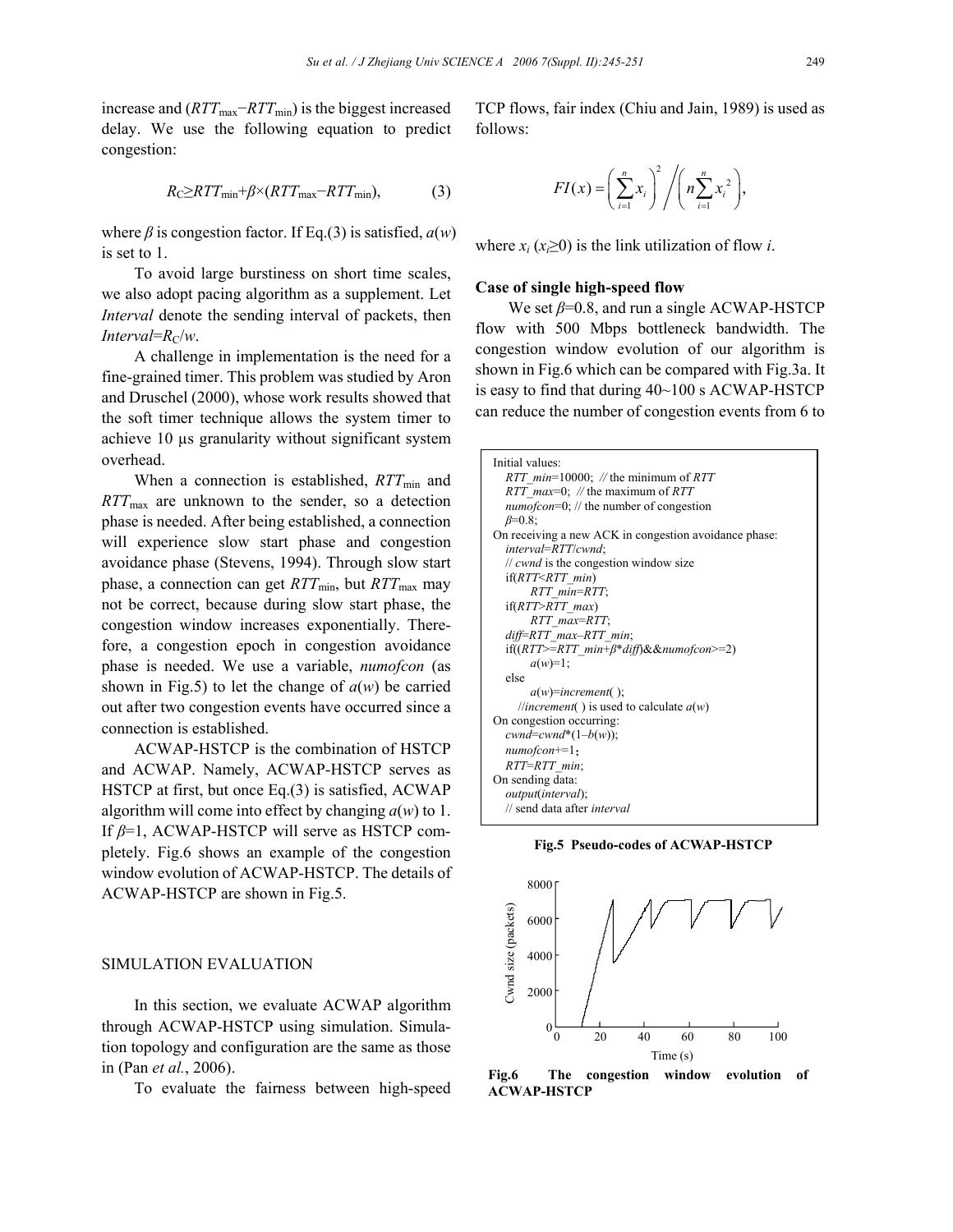4. Our simulation results also show that only one packet is dropped in one congestion event during congestion avoidance phase.

# **The case of several high-speed flows with different RTT**

We run three ACWAP-HSTCP flows with different RTT for 400 s with *β* being 0.8. The bottleneck bandwidth is set to be 1 Gbps. We list the simulation results in Table 2 for comparison with those in Table 1.

**Table 2 Simulation results of ACWAP-HSTCP during 50~400 s** 

| Flow  | <b>RTT</b><br>(ms) | utilization<br>$\%$ | event<br>number | Bandwidth Congestion Dropped packets<br>number in one<br>congestion |
|-------|--------------------|---------------------|-----------------|---------------------------------------------------------------------|
| $f_1$ | 60                 | 56.32               | 35              | 2.56                                                                |
| $f_2$ | 120                | 21.23               | 22.             | 1.60                                                                |
|       | 180                | 12.21               | 13              | 120                                                                 |

We can find that the number of dropped packets and congestion events both decrease greatly. Moreover, our algorithm can alleviate RTT unfairness, because ACWAP can avoid severe synchronized packet loss. Compared with the case of single high-speed flow, the average number of dropped packets in one congestion event is more than 1, because of packets overlap of different flows. However, the number of dropped packets is still much less than that of HSTCP, which is easily found by comparing of Table 1 and Table 2.

## **Compatibility and the choice of** *β*

Up to now, there are several proposed high-speed TCP protocols, so compatibility of a new protocol must be considered. Here we study how ACWAP-HSTCP can coexist with HSTCP.

We run a HSTCP flow and an ACWAP-HSTCP flow for 400 s. The simulation results are shown in Figs.7, 8 and 9.

The compatibility of ACWAP-HSTCP depends on the choice of *β*. We can find that ACWAP-HSTCP flow with a small *β* such as 0.2 has low loss rate (as shown in Fig.7) but poor fairness (as shown in Fig.8 and Fig.9). On the other hand, for a too large  $\beta$ , such as 0.9, though good fairness is achieved (Fig.9), the loss rate is high (Fig.7).



It is easy to understand that the smaller  $\beta$  is, the earlier ACWAP algorithm works. That is to say, with a small value of *β*, ACWAP-HSTCP can change *a*(*w*) to 1 early that will reduce the number of congestion events and avoid synchronized loss. However, HSTCP flow increases the congestion window faster than ACWAP-HSTCP flow. Therefore, with a small *β*, ACWAP-HSTCP has lower less rate but poor fairness than HSTCP. Compared with a big *β*, good fairness is